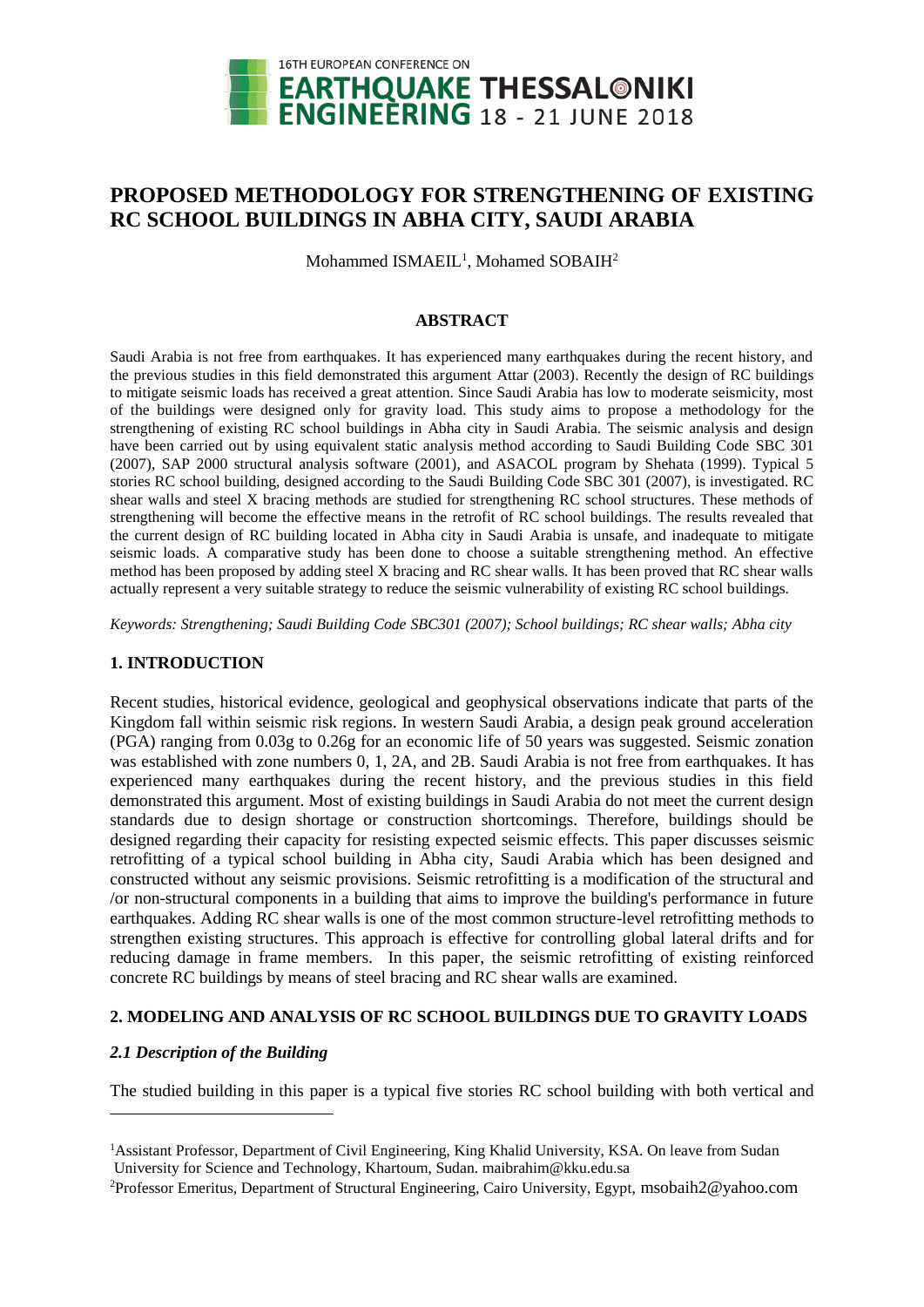horizontal regular geometry. The structural members are made of in-situ reinforced concrete. The overall plan dimensions are 37.2m x 23.6m. The height of the building is 16 m. The cross-section of beams and columns are shown in Table 1.The analysis of the building is carried out using SAP2000 computer program (2001) due to vertical static loading and earthquake loading as per the Saudi Building Code SBC 301 (2007). The building is modeled as 3-D frames with fixed supports at the foundation level.

| <b>Building</b> | Level                                       | <b>Beams</b> |              | <b>Columns</b> |              |
|-----------------|---------------------------------------------|--------------|--------------|----------------|--------------|
|                 |                                             | $Dim*$ (mm)  | Reinf*       | $Dim* (mm)$    | Reinf*       |
| 5 Stories       | $1st$ floor $-2nd$ floor                    | 250x600      | $10 \Phi 16$ | 250x600        | $12 \Phi 16$ |
|                 | 3 <sup>rd</sup> floor-4 <sup>th</sup> floor |              |              | 250x500        | $12 \Phi 16$ |
|                 | $5th$ floor                                 |              |              | 250x450        | $10 \Phi 16$ |

Table 1. Original sections of columns and beams of the studied building.

Where:

\* Dim: Dimension (mm)

\*Reinf: Reinforcement

### *2.2 Current Design*

It is a common practice in The Kingdom of Saudi Arabia to design buildings without any consideration of seismic loads. Therefore, the considered typical building has been studied first under the effect of gravity loads and without consideration of seismic loads in order to check the current design. Dead and live loads are following the equations and tables given in the Saudi Building Code.

### *2.3 Numerical Model*

Numerical models for the studied case has been prepared using SAP2000 version 14 (2001). Beams and columns are modeled as beam elements while walls are modeled with shell elements. Figures 1 to 3 show the model of the five stories RC building.



Figure 1. 3D Model of five stories building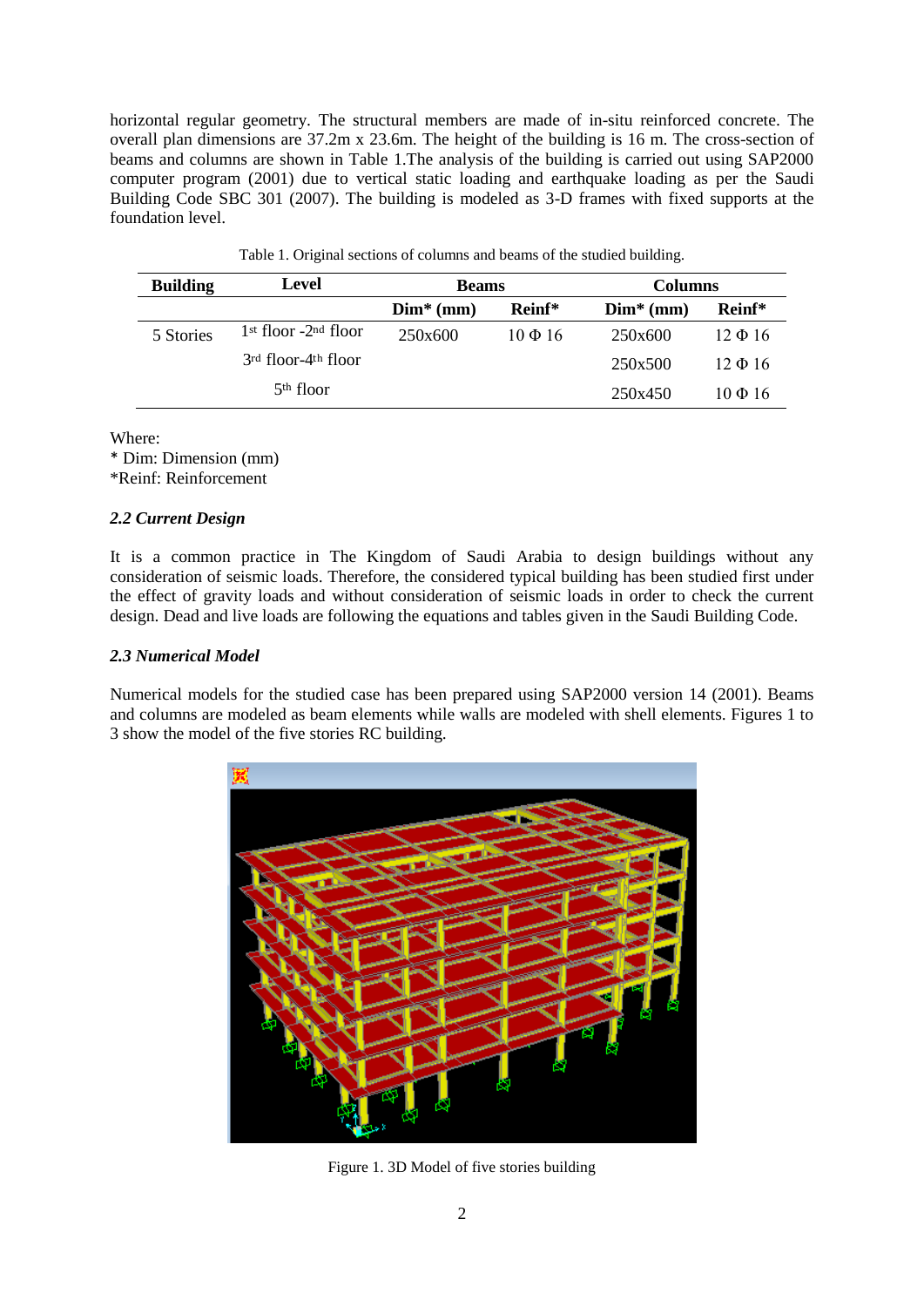| 図 |  |  | X-Z Plane @ Y=17 |  |
|---|--|--|------------------|--|
|   |  |  |                  |  |
|   |  |  |                  |  |
|   |  |  |                  |  |
|   |  |  |                  |  |
|   |  |  |                  |  |

Figure 2. YZ View of studied building

Two frames in direction YZ at X=1.2 m and X=14.4 m have been selected as shown in Figures 4 and 5. Figures 6 and 7 show the labels of columns and beams of the selected frames, respectively.



Figure 3. XY Plan of studied building



Figure 4. 3D view of the selected frame YZ at X=1.2 m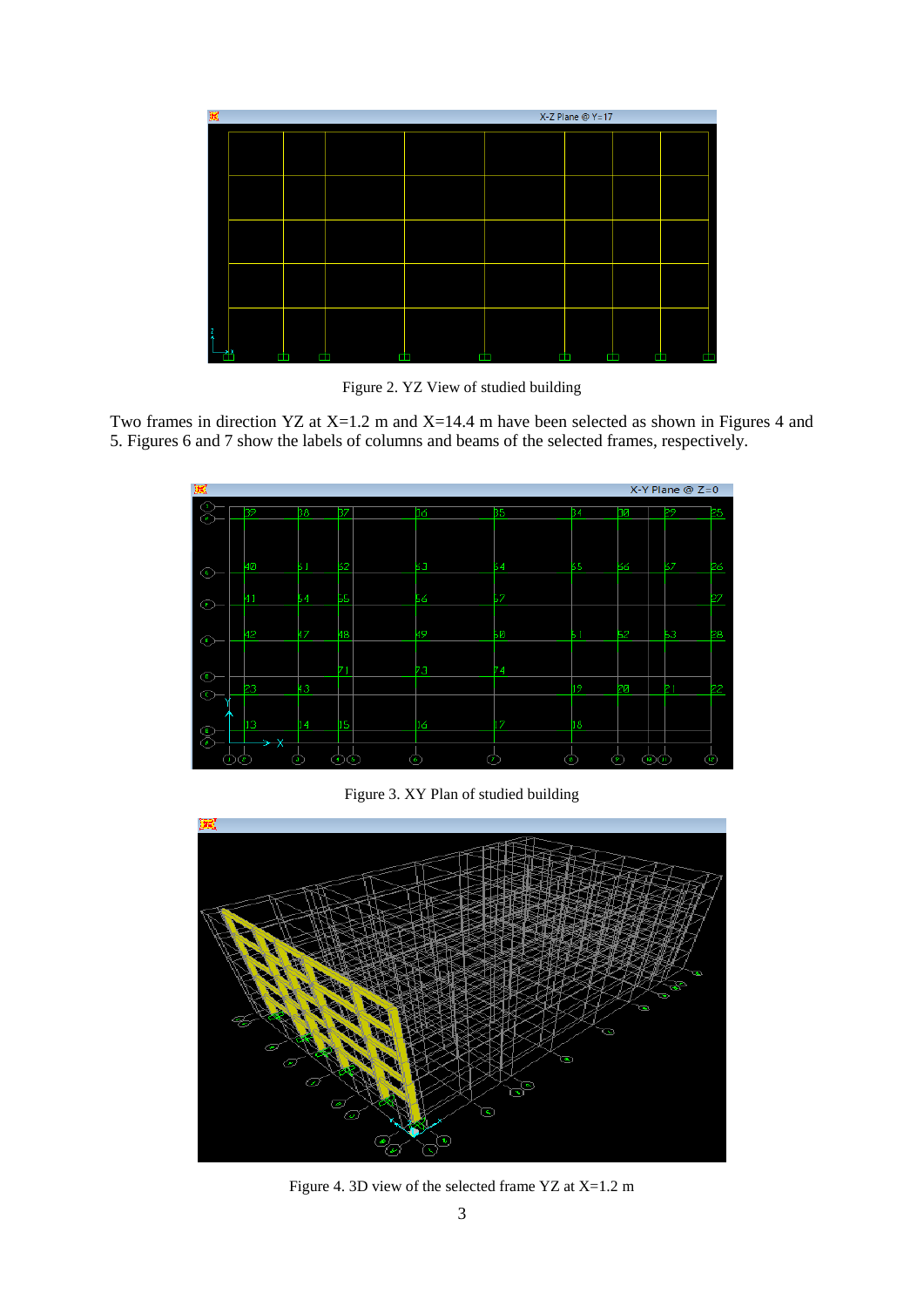

Figure 5. 3D view of the selected frame YZ at X=14.4 m

The chosen building has been checked against earthquake loads as per the Saudi building Code. It has been found that the chosen building is not safe to resist earthquake load as presented in Sobaih and Ismaeil (2018).

### **3. SEISMIC STRENGTHENING OF RC SCHOOL BUILDING BY ADDING RC SHEAR WALLS**

There are different methods for seismic strengthening of existing buildings. However, social and economic conditions should be considered to choose the appropriate method. Adding structural walls is one of the most common structure-level retrofitting methods to strengthen existing structures. This approach is effective for controlling global lateral drifts and for reducing damage in frame members. Structural walls may be either of reinforced concrete or steel plates.

| K             |       |        |        |        |        | $Y-Z$ Plane @ $X=1.2$ |
|---------------|-------|--------|--------|--------|--------|-----------------------|
|               | $C-5$ | $C-10$ | $C-15$ | $C-20$ | $C-25$ | C30                   |
|               | $C-4$ | $C-9$  | $C-14$ | $C-19$ | $C-24$ | $C-29$                |
|               | $C-3$ | $C-8$  | $C-13$ | $C-18$ | $C-23$ | $C-28$                |
|               | $C-2$ | $C-7$  | $C-12$ | $C-17$ | $C-22$ | $C-27$                |
| $\frac{7}{4}$ | $C-1$ | $C-6$  | $C-11$ | $C-16$ | $C-21$ | $C-26$                |
|               | ᅨ     |        |        |        |        |                       |

Figure 6. Label of columns for selected frame YZ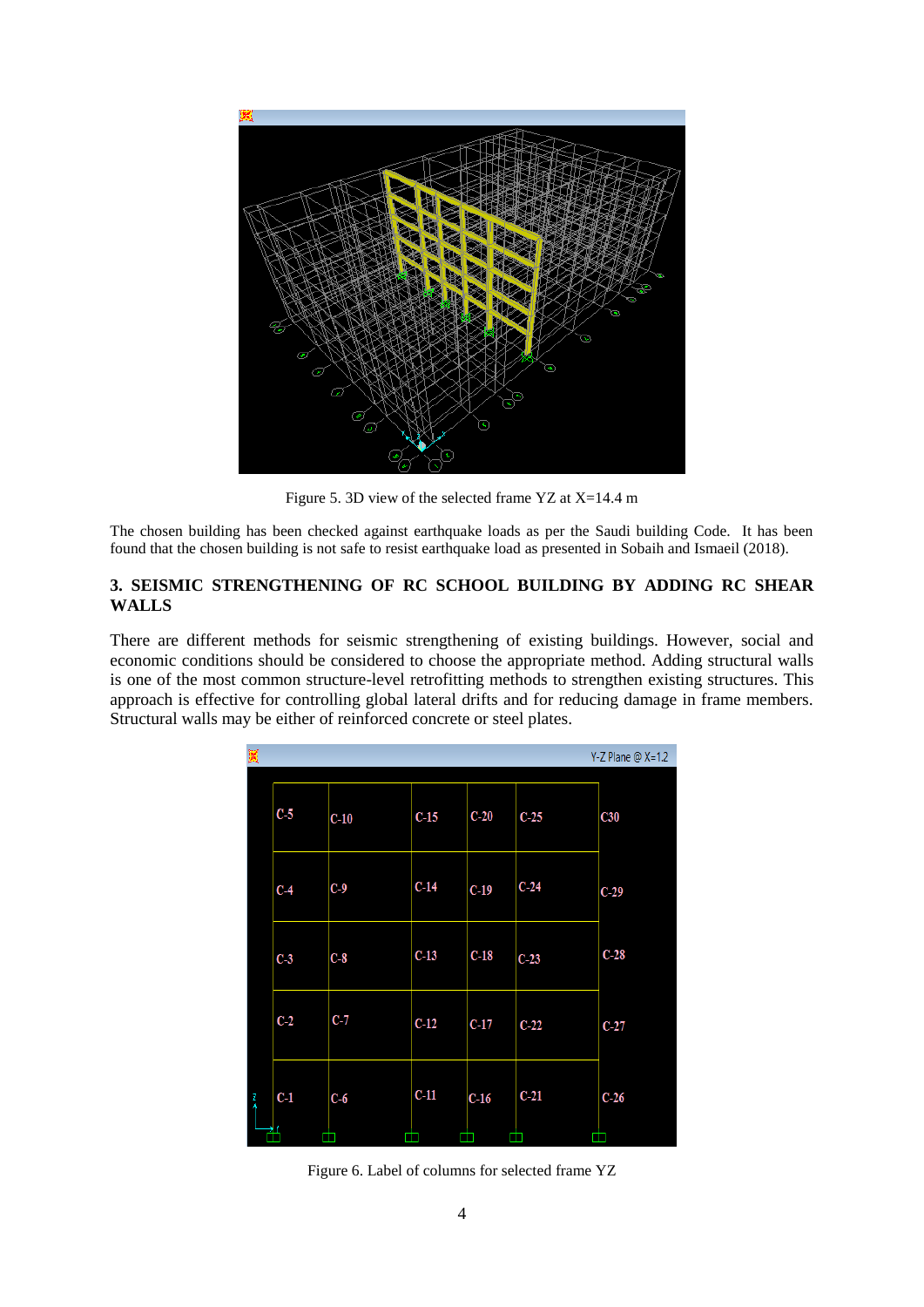|        |        |                      |        | $Y-Z$ Plane $@X=1.2$ |
|--------|--------|----------------------|--------|----------------------|
| в.     | B-22   | B-23                 | N.     |                      |
|        |        |                      |        |                      |
|        |        |                      |        |                      |
|        |        | $B-16$ $B-17$ $B-18$ | $B-19$ | $B-20$               |
|        |        |                      |        |                      |
|        |        |                      |        |                      |
|        |        |                      |        |                      |
| $B-11$ | $B-12$ | $B-13$               | $B-14$ | $B-15$               |
|        |        |                      |        |                      |
|        |        |                      |        |                      |
| $B-6$  | $B-7$  | $B-8$                | $B-9$  | $B-10$               |
|        |        |                      |        |                      |
|        |        |                      |        |                      |
| $B-1$  | $B-2$  | $B-3$                | $B-4$  | $B-5$                |
|        |        |                      |        |                      |
|        |        |                      |        |                      |
|        |        |                      |        |                      |
|        |        |                      |        |                      |
|        |        |                      |        |                      |

Figure 7. Label of beams for selected frame YZ

### *3.1 Modeling of Concrete Shear Walls*

The concrete shear walls can be modeled using full shell elements with an isotropic material. The lateral force resisting system consists of moment resisting frames with concrete shear walls. The studied building is analyzed for gravity and seismic loads as previously explained, i.e., using SAP2000 structural analysis software package (2001). Reinforced concrete walls with thicknesses of 20 cm have been chosen for this case study. We selected two frames in each direction X and Y as shown in Figures 8 to 11.

### *3.2 Results of Analysis and Design of Considered Building After Strengthening by Adding RC Shear Walls*

The reinforced concrete sections were designed according to the, BS 8110 (1997) using the limit state design method by Mosley and Bungey (1997). The design of columns has been performed using a computer program called ISACOL by Shehata (1999) Figures 12 and 13 show the main window of ISACOL program and sample of a column design.



Figure 8. Modeling of shear wall in direction  $XZ$  at  $Y=1.2$  m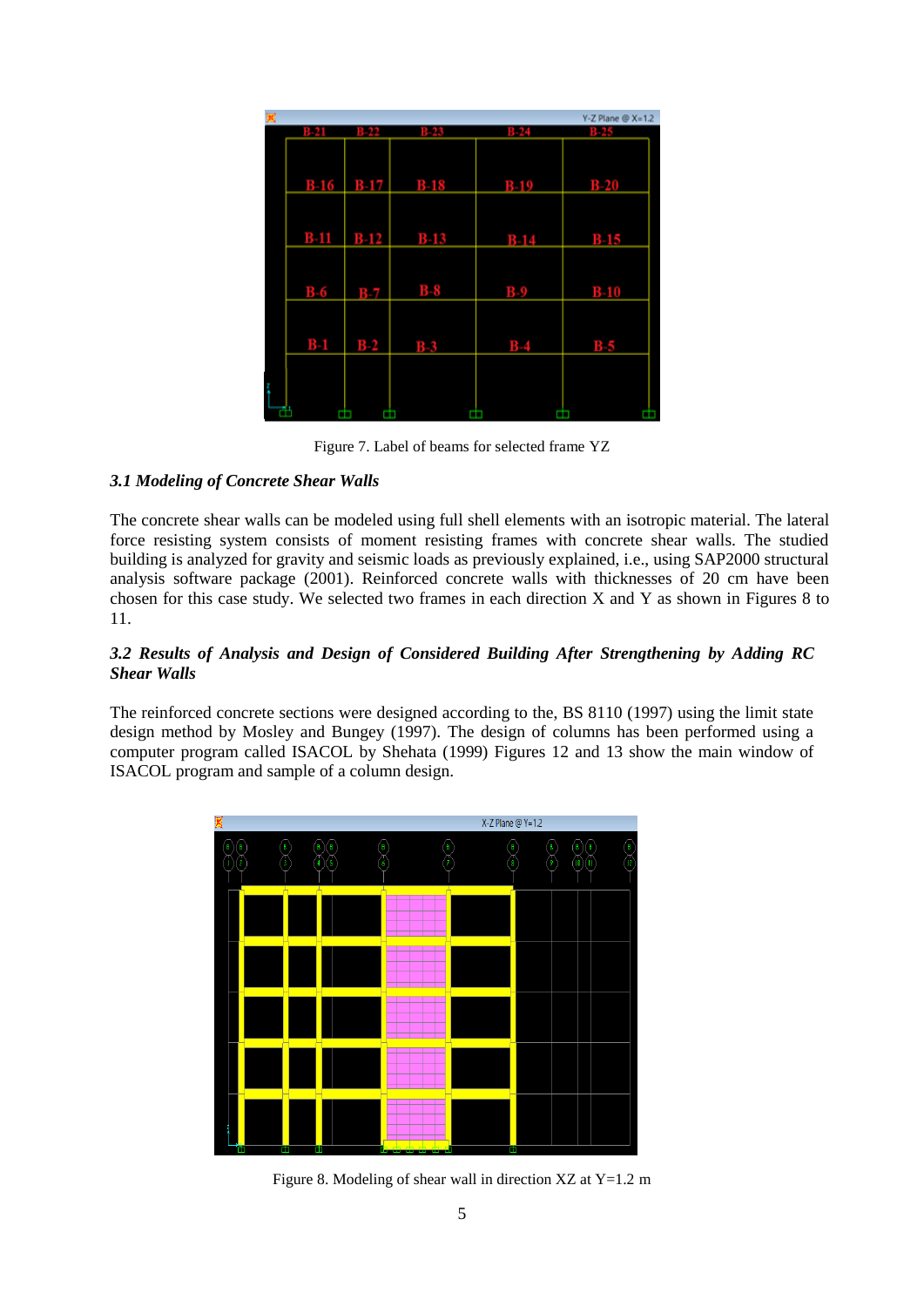

Figure 9. 3D view of shear wall in direction XZ



Figure 10. Modeling of shear wall in direction YZ at X=1.2 m



Figure 11. 3D view of shear wall in direction YZ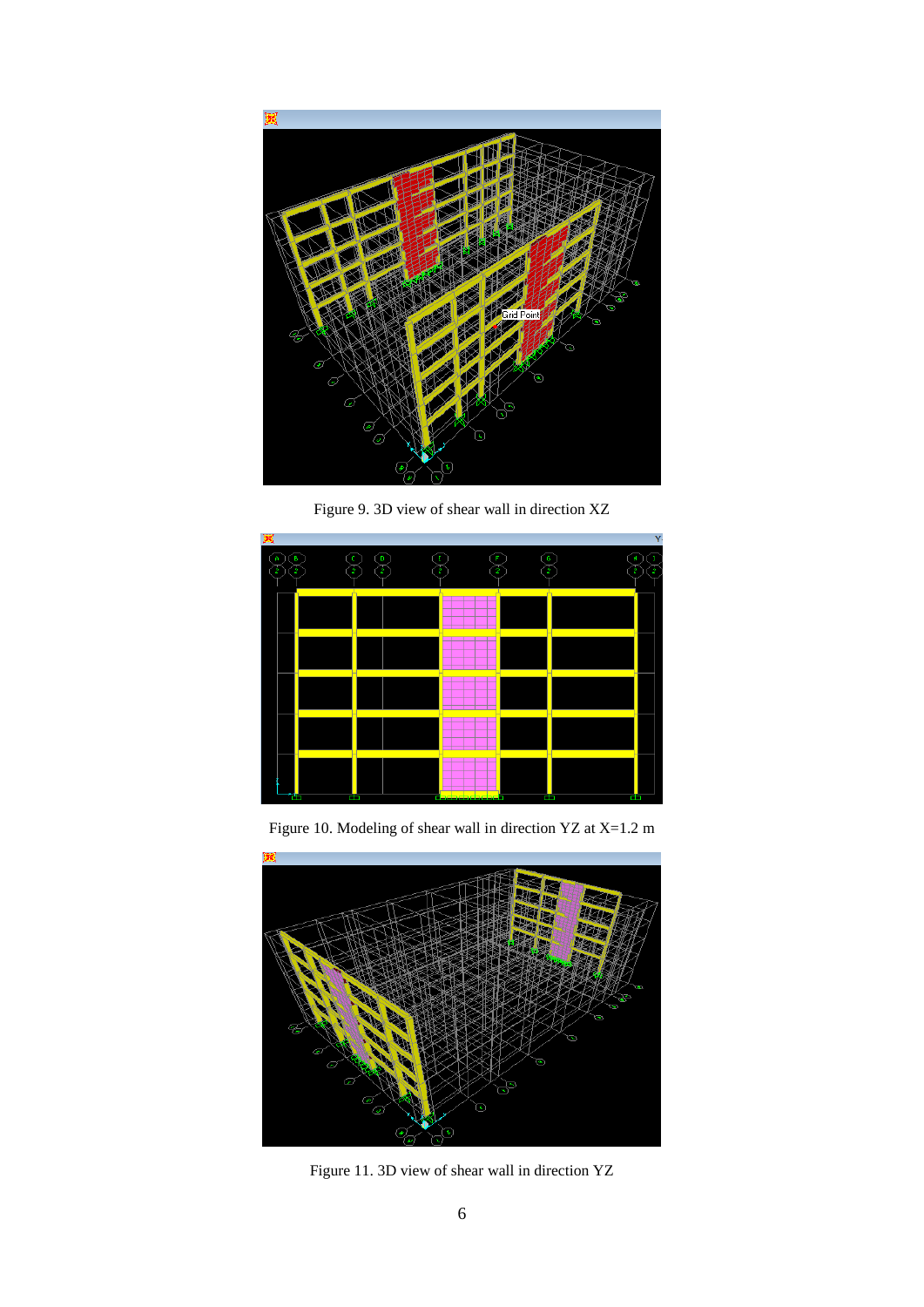





Figure 13. ISACOL program results for C-1.

### *3.3 Comparison between original and retrofitted design in Direction Y-Z @ X = 1.2 & Y = 14.4.*

Tables 2 and 3 show the design results for some columns after retrofitting due to earthquake forces in direction x-x.

| Table 2. Design of some selected columns after strengthening by adding RC shear walls at direction Y-Z @ |  |  |
|----------------------------------------------------------------------------------------------------------|--|--|
|                                                                                                          |  |  |

X=1.2 m

| Column<br>No. | <b>Original design</b><br><b>(Without Seismic</b><br>Loads) |              | <b>Including seismic</b><br>loads |              | After strengthening by<br><b>Adding RC shear walls</b> |              |
|---------------|-------------------------------------------------------------|--------------|-----------------------------------|--------------|--------------------------------------------------------|--------------|
|               | $Dim*$                                                      | Reinf*       | $Dim*$                            | Reinf*       | $Dim*$                                                 | Reinf*       |
| $C-1$         | 250 X 600                                                   | $12 \Phi 16$ | 250 X 700                         | $12 \Phi 16$ | 250 X 600                                              | $10 \Phi 16$ |
| $C-7$         | 250 X 600                                                   | $12 \Phi 16$ | 250 X 750                         | $14\Phi$ 16  | 250 X 600                                              | $12 \Phi 16$ |
| $C-13$        | 250 X 500                                                   | $12 \Phi 16$ | 250 X 700                         | $12 \Phi 16$ | 250 X 500                                              | $10 \Phi 16$ |
| $C-19$        | 250 X 500                                                   | $12 \Phi 16$ | 250 X 650                         | $10 \Phi 16$ | 250 X 500                                              | $10 \Phi 16$ |
| $C-25$        | 250 X 450                                                   | 10Ф16        | 250 X 500                         | $10 \Phi 16$ | 250 X 450                                              | 8Ф16         |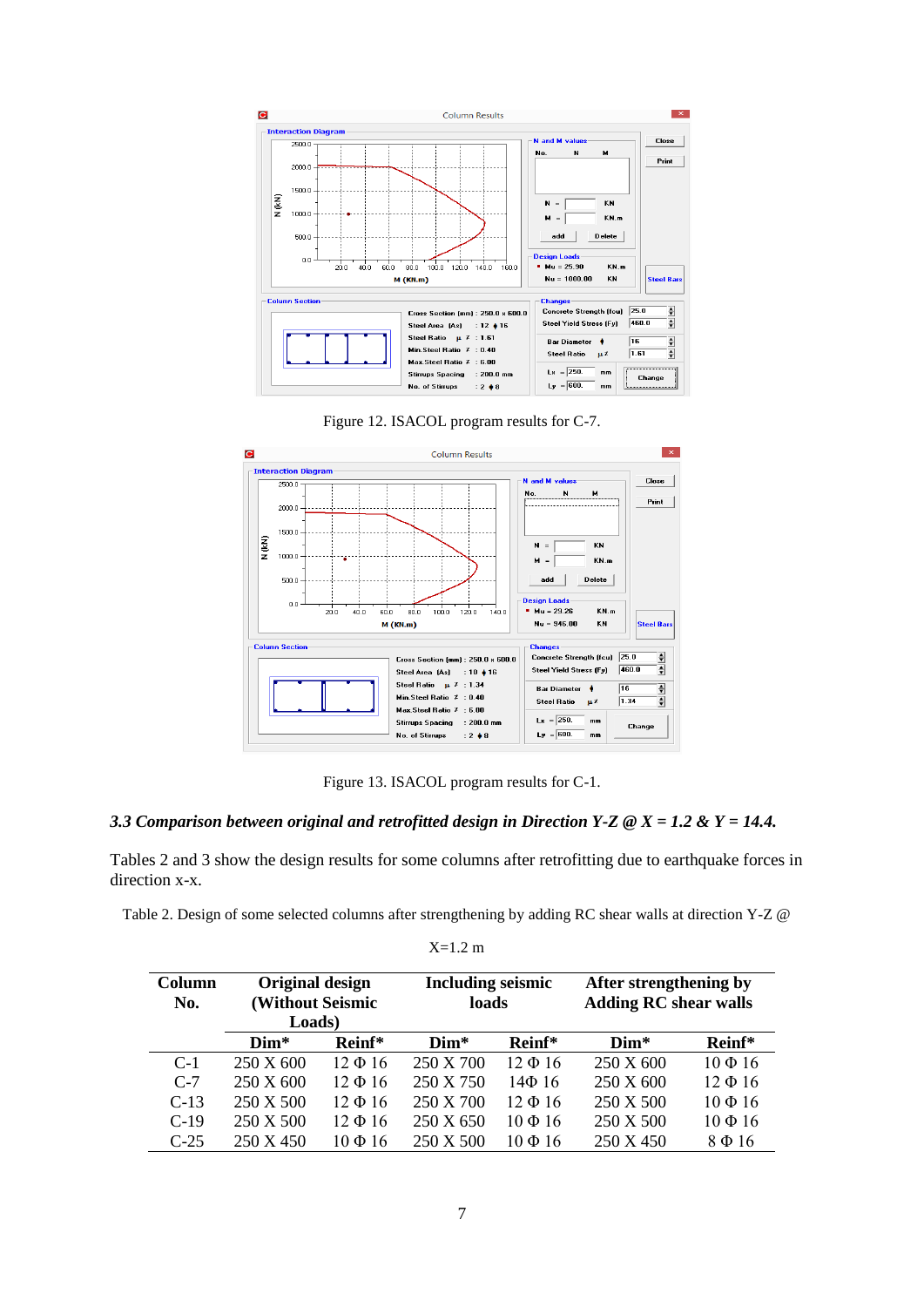| Column | Original design         |              | <b>Including seismic</b> |              | after strengthening by       |              |
|--------|-------------------------|--------------|--------------------------|--------------|------------------------------|--------------|
| No.    | (Without Seismic Loads) |              | loads                    |              | <b>Adding RC shear walls</b> |              |
|        | $Dim*$                  | Reinf*       | $Dim*$                   | Reinf*       | $Dim*$                       | Reinf*       |
| $C-1$  | 250 X 600               | $12 \Phi 16$ | 250 X 9500               | $16 \Phi 16$ | 250 X 600                    | $10 \Phi 16$ |
| $C-7$  | 250 X 600               | $12 \Phi 16$ | 250 X 1000               | $18\Phi$ 16  | 250 X 600                    | $12 \Phi 16$ |
| $C-13$ | 250 X 500               | $12 \Phi 16$ | 250 X 850                | $16 \Phi 16$ | 250 X 500                    | $10 \Phi 16$ |
| $C-19$ | 250 X 500               | $12 \Phi 16$ | 250 X 750                | $14\Phi$ 16  | 250 X 500                    | $10 \Phi 16$ |
| $C-25$ | 250X450                 | $10 \Phi 16$ | 250X550                  | $10 \Phi 16$ | 250X450                      | 8Ф16         |

| Table 3. Design of some selected columns after strengthening by adding RC shear walls at direction Y-Z @ |  |
|----------------------------------------------------------------------------------------------------------|--|
| $X=14.4$ m                                                                                               |  |

### **4. SEISMIC STRENGTHENING OF RC SCHOOL BUILDING BY ADDING X STEEL BRACING**

This part presents the modeling and analysis of RC school buildings due to gravity and earthquake loads after strengthening by adding steel bracing with 2L  $150*100*12*12$ .

### *4.1 Strengthening Method*

The lateral force resisting system consists of moment resisting frames with steel bracing. The studied building is analyzed for gravity and seismic loads as previously explained, i.e., using SAP2000 structural analysis software package. Steel bracing have been chosen for this case study. Two frames in each direction X and Y as shown in Figures 14 to 17.

### *4.2 RESULTS OF ANALYSIS OF STRUCTURAL ELEMENTS AFTER STRENGTHENING BY ADDING X STEEL BRACING*

Figures 18 to 20 show the design of some columns after strengthening by adding X steel bracing while Tables 4 and 5 show the design results for some columns after retrofitting due to earthquake forces in direction x-x



Figure 14. 3D view of steel bracing in direction XZ

|   |        |   | X-Z Plane @ Y=1.2 |  |
|---|--------|---|-------------------|--|
|   |        |   |                   |  |
|   |        |   |                   |  |
|   |        |   |                   |  |
|   |        |   |                   |  |
|   |        |   |                   |  |
| m | œ<br>H | œ | m                 |  |

Figure 15. Modeling of steel bracing in direction XZ at Y=1.2 m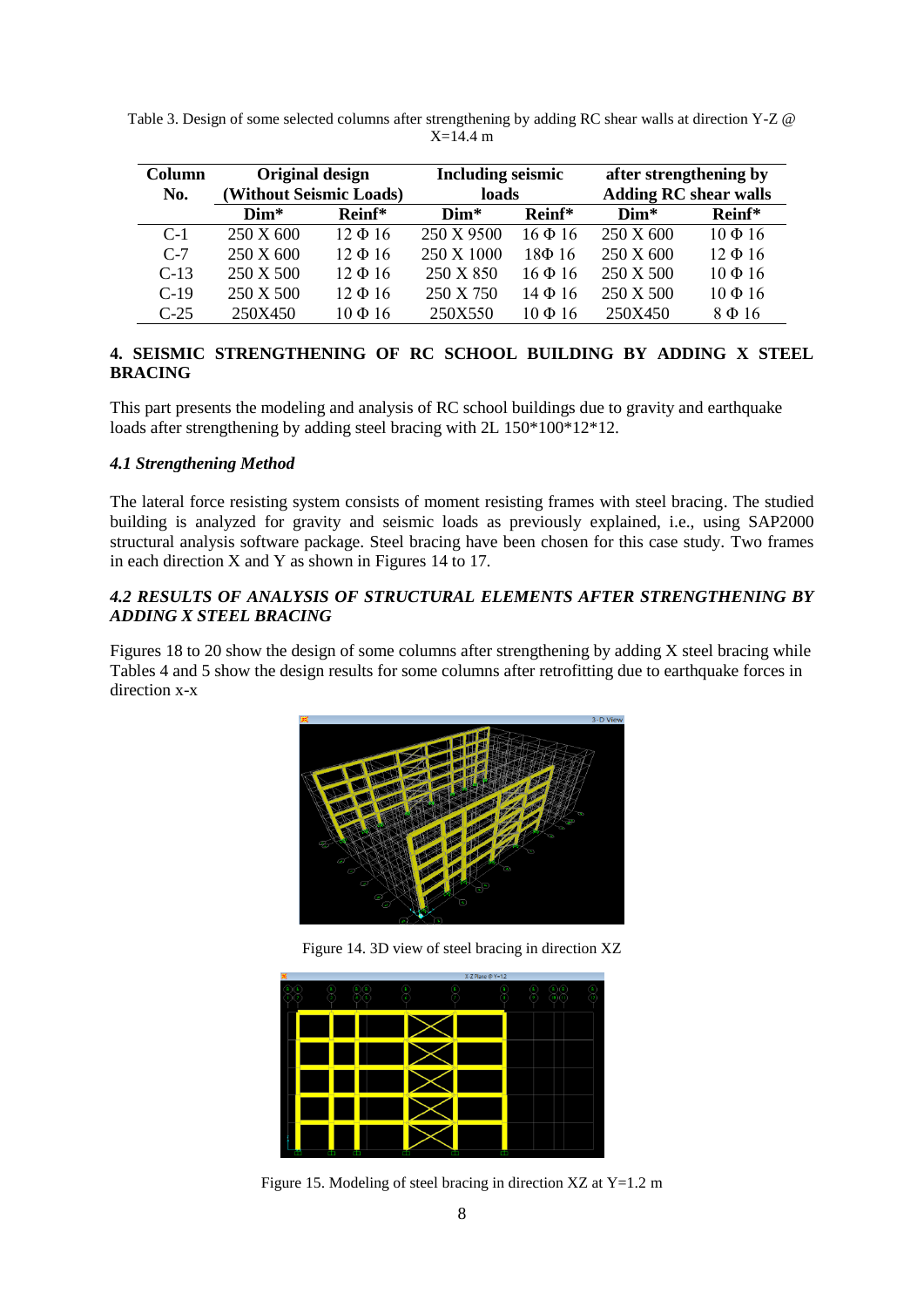





Figure 17. Modeling of steel bracing in direction YZ at X=1.2 m



Figure18. ISACOL program results for C-7 after strengthening by adding X steel bracing,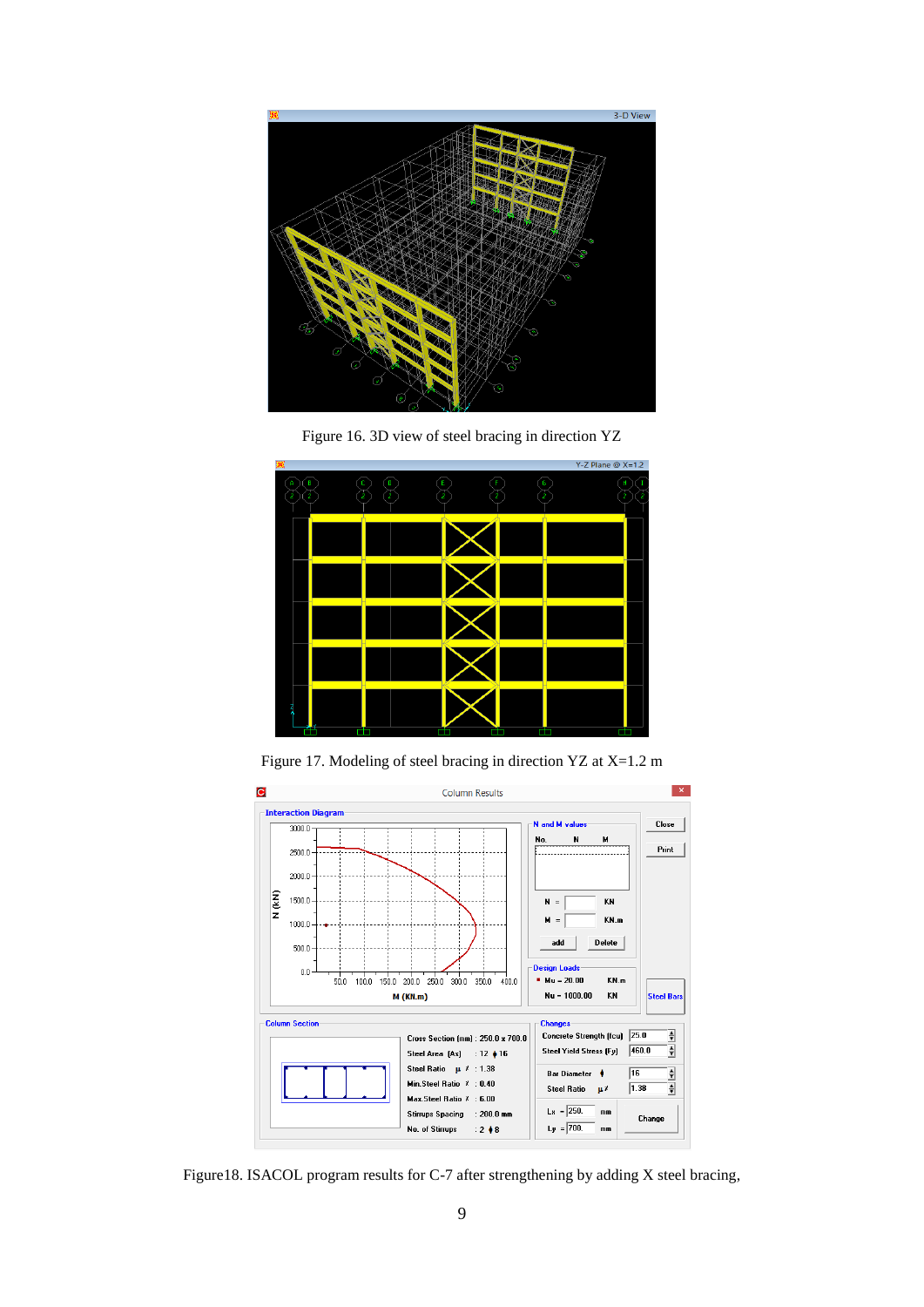

Figure 19. ISACOL program results for C-1 after strengthening by adding X steel bracing



Table 4. Design of some selected columns after strengthening by adding X Steel bracing direction Y-Z @

| Column | Original design         |              | <b>Including seismic</b> |              | after Strengthening by        |              |
|--------|-------------------------|--------------|--------------------------|--------------|-------------------------------|--------------|
| No.    | (Without Seismic Loads) |              | loads                    |              | <b>Adding X Steel Bracing</b> |              |
|        | $Dim*$                  | Reinf*       | $Dim*$                   | Reinf*       | $Dim*$                        | Reinf*       |
| $C-1$  | 250 X 600               | $12 \Phi 16$ | 250 X 700                | $12 \Phi 16$ | 250 X 600                     | $10 \Phi 16$ |
| $C-7$  | 250 X 600               | $12 \Phi 16$ | 250 X 750                | $14\Phi$ 16  | 250 X 700                     | $12 \Phi 16$ |
| $C-13$ | 250 X 500               | $12 \Phi 16$ | 250 X 700                | $12 \Phi 16$ | 250 X 500                     | $10 \Phi 16$ |
| $C-19$ | 250 X 500               | $12 \Phi 16$ | 250 X 650                | $10 \Phi 16$ | 250 X 500                     | $10 \Phi 16$ |
| $C-25$ | 250X450                 | $10 \Phi 16$ | 250 X 500                | $10 \Phi 16$ | 250 X 450                     | 8Ф16         |

Table 5. Design of some selected columns after strengthening by adding X steel bracing at direction Y-Z

|  | @ $X=14.4$ m |  |  |
|--|--------------|--|--|
|--|--------------|--|--|

| Column | <b>Original design</b>  |              | <b>Including seismic loads</b> |              | after Strengthening by        |              |
|--------|-------------------------|--------------|--------------------------------|--------------|-------------------------------|--------------|
| No.    | (Without Seismic Loads) |              |                                |              | <b>Adding X Steel Bracing</b> |              |
|        | $Dim*$                  | Reinf*       | $Dim*$                         | Reinf*       | $Dim*$                        | Reinf*       |
| $C-1$  | 250 X 600               | $12 \Phi 16$ | 250 X 9500                     | $16 \Phi 16$ | 250 X 600                     | $10 \Phi 16$ |
| $C-7$  | 250 X 600               | $12 \Phi 16$ | 250 X 1000                     | $18\Phi$ 16  | 250 X 600                     | $12 \Phi 16$ |
| $C-13$ | 250 X 500               | $12 \Phi 16$ | 250 X 850                      | $16 \Phi 16$ | 250 X 500                     | $10 \Phi 16$ |
| $C-19$ | 250 X 500               | $12 \Phi 16$ | 250 X 750                      | $14\Phi 16$  | 250 X 500                     | $10 \Phi 16$ |
| $C-25$ | 250X450                 | $10 \Phi 16$ | 250X550                        | $10 \Phi 16$ | 250X450                       | $8\Phi 16$   |